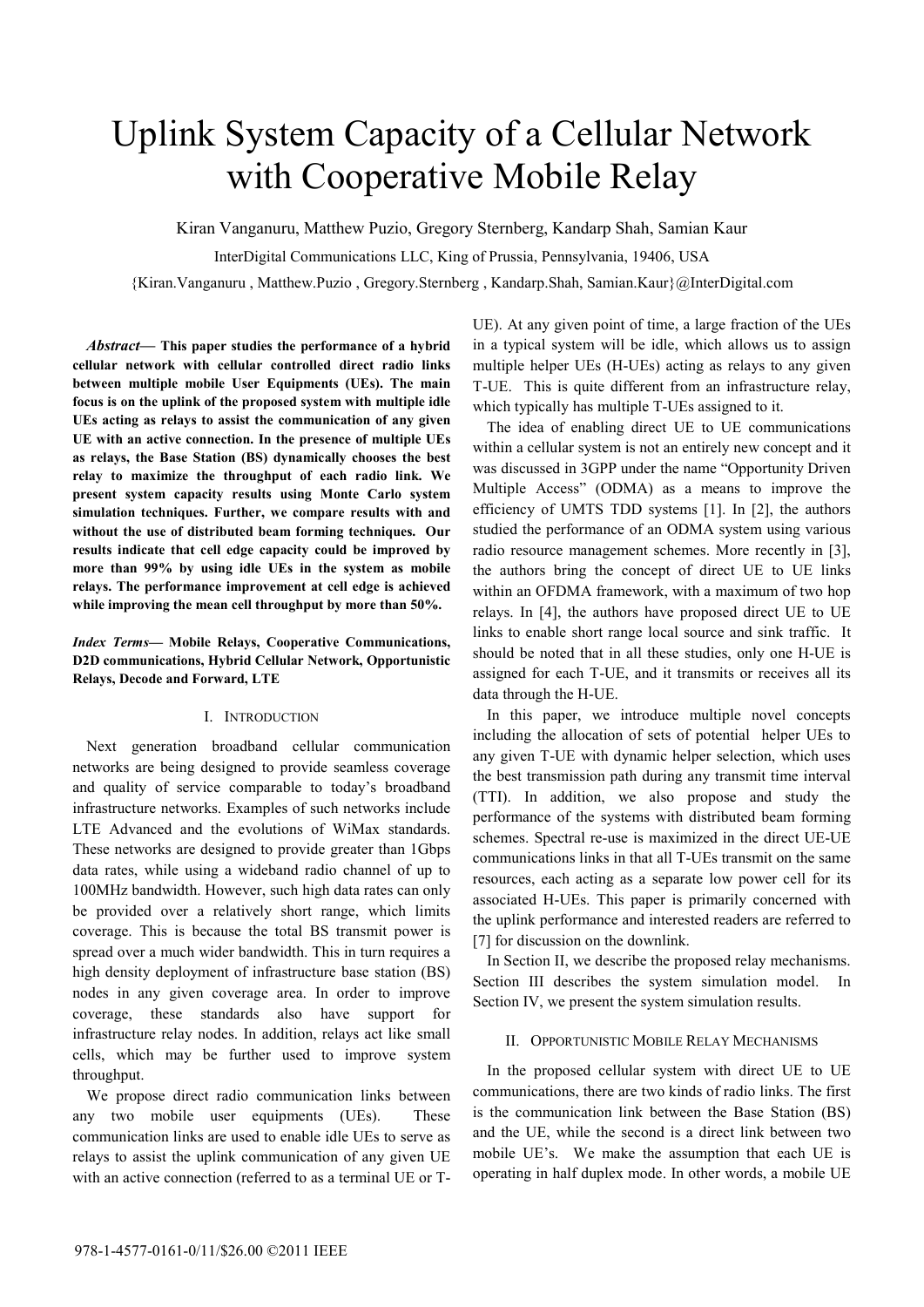is never simultaneously involved in both BS-UE and UE-UE link in any transmission time interval (TTI).

At any given time, a typical cellular system consists of both active state and idle state UEs. In the proposed system, idle UEs are chosen as candidates to help active UEs. Henceforth, we designate UEs with an active connection T-UEs and UEs which have been chosen as candidates to help a T-UE are referred to as Helper UEs or H-UEs. Further, any T-UE could be assigned multiple H-UEs for the duration of its connection. The set of H-UEs assigned to a T-UE is referred to as its Helper Active Set or HAS. The two kinds of radio links and the HAS is illustrated in Fig 1. We further discuss the proposed relaying mechanisms in the following subsections.



Fig. 1. Two kinds of Radio links

#### *A. Decode and Forward*

In the proposed system, we restrict ourselves to a maximum of two hops, wherein the first hop is composed of a T-UE to H-UE transmission, and the second hop is a joint H-UE, T-UE to BS transmission or direct H-UE to BS transmission, which is illustrated in Fig 2. Although each T-UE's HAS consists of multiple H-UEs, only a single H-UE would be transmitting in any given TTI. In addition, we restrict ourselves to decode and forward relay, wherein the complete codeword has to be decoded by the relay before forwarding the whole message. The T-UE may choose not to take help from H-UE at all if it does not give any throughput gains.

| First Hop<br>T-UE to H- UE<br>Transmission | Second Hop<br>$H-UE \geq BS$ or<br>Joint H-UE T-UE ->BS<br>Transmission |  |
|--------------------------------------------|-------------------------------------------------------------------------|--|
| $TTI \rightarrow NI$                       |                                                                         |  |

Fig. 2. Two Hop Relay Mechanism

Whenever a T-UE is scheduled in the uplink, the BS could also choose to schedule a H-UE with the highest capacity among the T-UE's HAS if it's likely to improve the performance of the end to end link.

In the event an H-UE is scheduled, the T-UE would transmit the data to the H-UE in the first hop. We study both joint transmission and simple relay mechanisms for the

second hop, which are discussed in more detail in Sections II.C and II.D. In the event an H-UE is not scheduled, T-UE directly transmits to the BS during the second hop.

The T-UE benefits from selection diversity gain resulting from selecting the best relay path. This gain is a combination of diversity gain against independent Rayleigh fading and shadow fading from the spatial separation of the H-UEs.

# *B. Uplink Power control of T-UEs*

Open loop fractional power control is used to obtain the transmit power of the T-UEs. The transmit power of T-UEs is guided by the long term channel gain of the BS - T-UE link. The objective of employing power control is to minimize the near far effect and to guarantee a certain amount of fairness throughout the whole system. The uplink transmit power of a T-UE after power control is given by equation (1).

$$
P_{T-UE} = P_{offset} - \beta * G_{T-UE} \text{ dBW} / \text{MHz}
$$
 (1)

where  $P_{T-UE}$  is the power controlled transmit power for a given T-UE,  $P_{offset}$  is the open loop power control offset,  $\beta$ is the open loop power control slope and  $G_{T-UE}$  is the long term gain of the BS- T-UE link in dB, which includes path loss and shadow fading. In our simulations,  $P_{offset}$  is set to -80 and  $\beta$  to be equal to 0.875, which we found to provide a good tradeoff between cell edge and cell center performance.

#### *C. Dynamic Helper Selection*

In this relaying mechanism, whenever a T-UE is scheduled, the BS chooses the best transmission path either through an H-UE or a direct transmission to the BS. If a H-UE is selected, it uses all the transmit power assigned to the T-UE as given by equation (1) for the second hop transmission. In our studies, we assume the use of capacity achieving codes and so use the Shannon capacity formula to calculate the throughput. We also assume that full channel state information is available at the base station and that the channel is static for a minimum of 2 TTIs, which would allow for the BS to select the best path of transmission from each scheduled T-UE. We define the capacity of a radio link  $C(W, SNR) = W \log_2(1 + SNR)$ , where *W* is the bandwidth and SNR is the signal to noise and interference ratio for any given radio link. The end to end throughput using the i<sup>th</sup> H-UE as a decode and forward relay is given by

$$
TP_{simple\_relay(i)} = Min \begin{cases} C(W_{BS\cup TE}, SNR_{HUE(i)\_BS}), \\ C(W_{UE\_UE}, SNR_{TUE\_HUE(i)}) \end{cases} (2)
$$

Where  $W_{BS_UE}$  is the bandwidth of BS-UE link,  $W_{UE_UE}$  is the bandwidth of the UE-UE link,  $SNR_{TUE\_HUE(i)}$  is the SNR of the T-UE to H-UE link for the  $i<sup>th</sup>$  H-UE.  $SNR_{HUE(i)BS}$  is the SNR of the i<sup>th</sup> H-UE to BS link. With dynamic relay selection, the BS chooses the best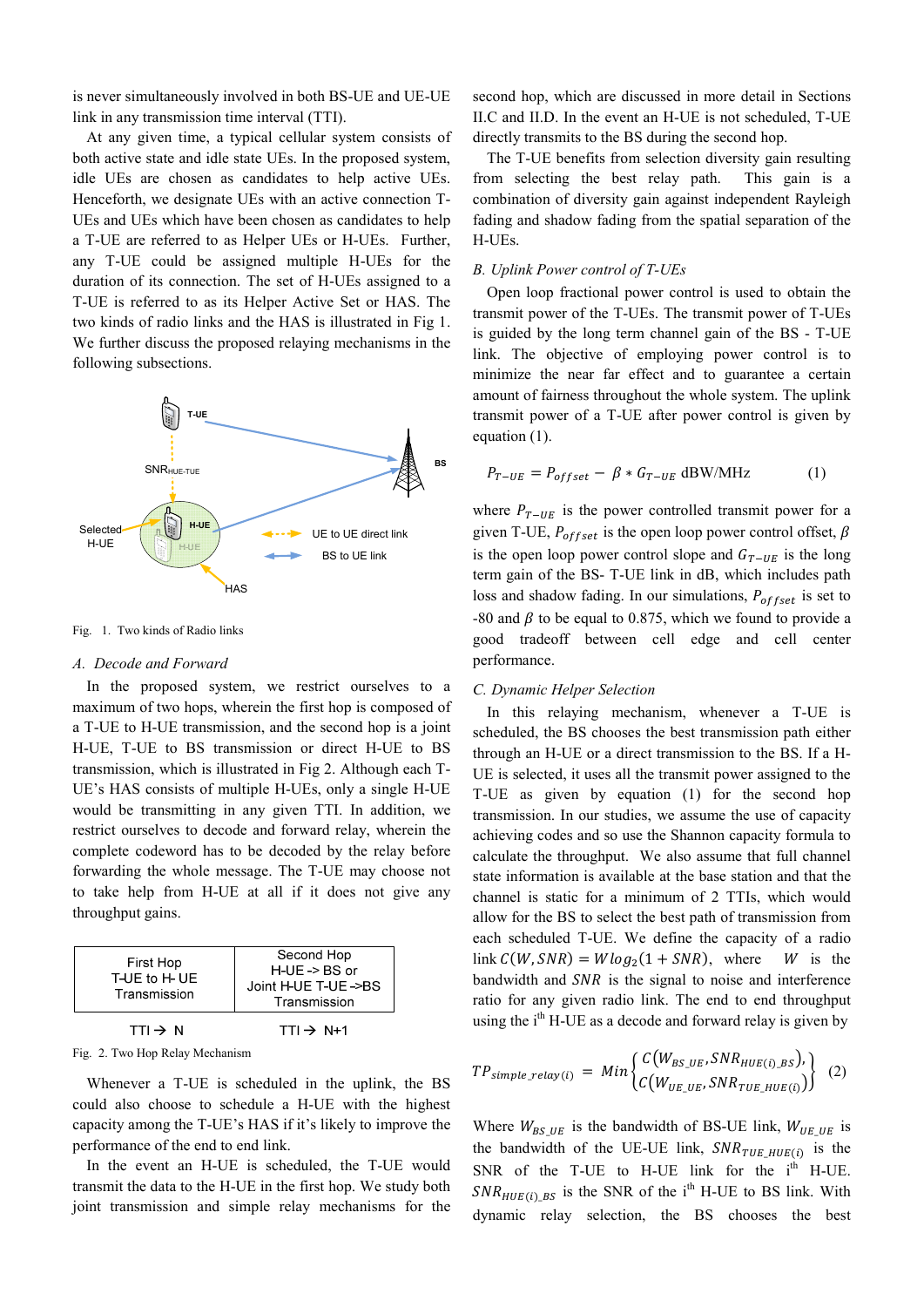transmission path, for which the end to end throughput is given by

$$
TP_{\text{dynRelSel}}\text{ (bits/2TTI)}
$$
\n
$$
= \text{Max} \{ C(W_{BS\_UE}, \text{SNR}_{BS\_TUE}), \text{TP}_{\text{simple\_relay}(1)}, \text{TP}_{\text{simple\_relay}(2)}, \text{TP}_{\text{simple\_relay}(1)}, \text{TP}_{\text{simple\_relay}(2)}, \text{TP}_{\text{simple\_relay}(1)}, \text{TP}_{\text{simple\_relay}(1)}, \text{TP}_{\text{simple\_relay}(1)}, \text{TP}_{\text{simple\_relay}(1)}, \text{TP}_{\text{simple\_relay}(1)}, \text{TP}_{\text{simple\_relay}(2)}, \text{TP}_{\text{simple\_relay}(2)}, \text{TP}_{\text{simple\_relay}(2)}, \text{TP}_{\text{simple\_relay}(2)}, \text{TP}_{\text{simple\_relay}(2)}, \text{TP}_{\text{simple\_relay}(2)}, \text{TP}_{\text{simple\_relay}(2)}, \text{TP}_{\text{simple\_relay}(2)}, \text{TP}_{\text{simple\_relay}(2)}, \text{TP}_{\text{simple\_relay}(2)}, \text{TP}_{\text{simple\_relay}(2)}, \text{TP}_{\text{simple\_relay}(2)}, \text{TP}_{\text{simple\_relay}(2)}, \text{TP}_{\text{simple\_relay}(2)}, \text{TP}_{\text{simple\_relay}(2)}, \text{TP}_{\text{simple\_relay}(2)}, \text{TP}_{\text{simple\_relay}(2)}, \text{TP}_{\text{simple\_relay}(2)}, \text{TP}_{\text{simple\_relay}(2)}, \text{TP}_{\text{simple\_relay}(2)}, \text{TP}_{\text{simple\_relay}(2)}, \text{TP}_{\text{simple\_relay}(2)}, \text{TP}_{\text{simple\_relay}(2)}, \text{TP}_{\text{simple\_relay}(2)}, \text{TP}_{\text{simple\_relay}(2)}, \text{TP}_{\text{simple\_relay}(2)}, \text{TP}_{\text{simple\_relay}(2)}, \text{TP}_{\text{simple\_relay}(2)}, \text{TP}_{\text{simple\_relay}(2)}, \text{TP}_{\text{simple\_relay}(2)}, \text{TP}_{\text{simple\_relay}(2)}, \text{TP}_{\text{simple\_relay}(2)}, \text{TP}_{\text{simple\_relay}(2)}, \text{TP}_{\text{simple\_relay}(2)}, \text{TP}_{\text{simple\_relay}(2)}, \text{TP}_{\text{single\_relay}(2)}, \text{TP}_{\text{single\_relay}(2)}, \text{TP}_{\text{single\_relay}(2)},
$$

#### *D. Dynamic Helper Selection and Transmit Beam forming*

In a joint transmission scheme, both the T-UE and the selected H-UE would jointly transmit to the BS during the second hop using transmit beamforming. Further, the total transmit power assigned to the T-UE is shared between the T-UE and the selected H-UE.

Whenever a T-UE is scheduled, the BS chooses the best H-UE from a T-UE's HAS. In case the end to end throughput estimate using the best H-UE is not better than direct transmission from the T-UE, a helper is not selected for this scheduling interval and the T-UE is scheduled to directly transmit to the BS.

Let  $H_i = [h_0, h_i]^T$  be the effective channel using i<sup>th</sup> H-UE. Where  $h_0$ the channel between T-UE and BS is,  $h_i$  is the channel between  $i<sup>th</sup>$  H-UE and BS. The transmit beamforming weight vector  $Wt$  is given as  $Wt =$  $[wt_0, wt_i]^T$ , where  $wt_0$  is the weight applied at the T-UE and  $wt_i$  is the weight applied at the i<sup>th</sup> H-UE. Further, the individual transmit beamforming weights are given as

$$
wt_0 = \frac{h_0^*}{||H_i||} * \sqrt{P_{T-UE}}
$$
  

$$
wt_i = \frac{h_i^*}{||H_i||} * \sqrt{P_{T-UE}}
$$
\n(4)

Where  $P_{T-IE}$  is the transmit power obtained from (1). It should be noted that this form of transmit weight computation effectively shares the total transmit power proportional to the respective channel strengths. The effective SNR with transmit beamforming is given by

$$
SNR_{HUE(i)\_BS}^{txbf} = \frac{\left\|H_i^T wt\right\|^2}{Noise Power}
$$
\n<sup>(5)</sup>

The end to end throughput achievable using a decode and forward relay with transmit beamforming is given by

$$
TP_{txbf\_relay(i)} = Min \begin{cases} C(W_{BS\_UE}, SNR_{HUE(i)\_BS}) \\ C(W_{UE\_UE}, SNR_{TUE\_HUE(i)}) \end{cases}
$$
(6)

With dynamic relay selection, the BS schedules the best transmission path, which involves either the selection of the best H-UE or direct transmission between T-UE and BS. The end to end throughput with transmit beamforming is given by

$$
TP_{TxBfDynRelSel} \text{ (bits/2TTI)}
$$
  
= Max{  $C(W_{BS\_UE}, SNR_{BS\_TUE}, TP_{txbf\_relay(1)}, TP_{txbf\_relay(2)}, \dots TP_{txbf\_relay(i)} \dots TP_{txbf\_relay(maxHelpers)}$  } (7)

#### III. SYSTEM SIMULATION MODEL

The proposed concept has been implemented in a Matlab based system simulator using Monte Carlo methods. The system parameters have been chosen to be representative of a typical system deployment. Most of the system parameters are based on the recommendations in the IEEE 802.16m Evaluation Methodology document [5].

We have simulated a 19 site hexagonal topology with an inter-site distance of 1500 meters, wherein each site is further composed of three sectors with a 70 degree 3dB beam width; 14dBi bore sight antenna gain and a 20dB front to back ratio. The Base station antenna height is set to 15 meters which is above the rooftop, and the UE's height is set to 1.5 meters for the purpose of determining path loss. The system consists of a total uplink bandwidth of 10MHz with the carrier frequency set to 2.5GHz. The total bandwidth is split into 10 equal sub channels of 1MHz each. We define a resource block (RB) as being equivalent to a time frequency resource of 1MHz sub channel spanning a TTI of 1ms. A resource block (RB) is the minimum level of granularity for scheduling of radio resources in our system simulations.

In the proposed cellular system with direct UE to UE links, 1 RB is dedicated for all UE-UE links in each TTI, while the remaining 9 RBs are used for BS-UE links. In the baseline cellular system configuration without UE-UE links, all the 10 RBs in each TTI would be used for BS-UE communications. The UE transmits at a fixed 10dBm transmit power for all UE-UE links over the dedicated RB used for UE to UE links. The transmit power for BS-UE links is determined according to an open loop power control mechanism specified in equation (1). Note that many UE-UE links may be simultaneously scheduled (one for each T-UE where the best TP is achieved via a H-UE) in the same RB within any given sector. This high reuse is possible because of the spatial separation between the various scheduled short range UE-UE links.

We make the assumption that the Rayleigh fading channel coefficient stays constant for at least 2 TTIs, which is equal to 2ms in our simulator model. This is a reasonable assumption for low mobility environments, which is the primary focus of the proposed system. Further, we assume that the Rayleigh fading channel coefficient for each UE is independently and identically distributed. We also assume that full channel state information is available at the BS to facilitate the selection of the best transmission path to all the scheduled T-UEs.

#### *A. Simulation Overview*

The overall system simulation procedure is described using flow charts. The major steps in the flow charts shown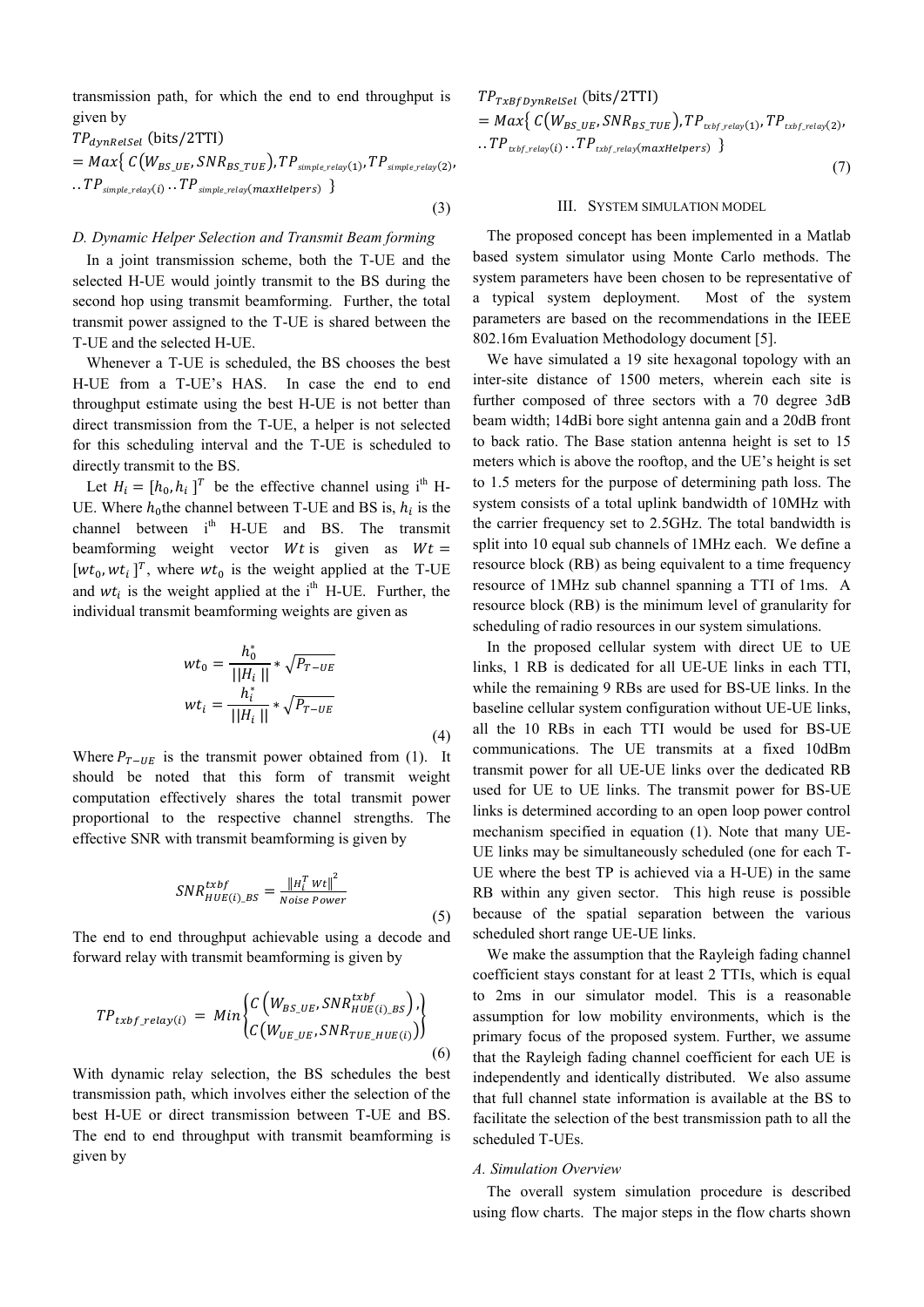in Fig. 3 and Fig. 4 are described in more detail in the following subsections.



Fig. 3. System Simulation Flow Chart Overview

The inner loop in more detail



Fig. 4. System Simulation Flow Inner Loop

#### *B. Path loss and Shadowing Model*

We used the path loss model for UE-BS links defined in Section 3.2.3.8 of the 802.16m Evaluation Methodology Document [5]. Specifically we used the baseline test model defined for an urban/suburban environment. The path loss for all UE-BS links is calculated according to equation (8).

$$
PL(dB) = 40(1 - 4 \times 10^{-3} h_{BS}) log_{10}(R) - 18 log_{10}(h_{BS})
$$
  
+ 21 log\_{10}(f\_{carrier}) + 80

(8)

The path loss model for UE to UE links is as defined in the 802.16j type F path loss model, which is described in Section 2.1.2.4 of reference [6]. This model is applicable for below roof top relay to UE links. We specifically used the LOS model for system studies. If the distance between the transmitter and receiver is below a break out distance, the path loss is based on the free space path loss model with a minimum path loss exponent of 2. If the distance is greater than the break out distance, the minimum path loss exponent is 4. Further the path loss exponent increases with distance by a visibility factor, which is an exponent of distance  $(e^{0.002d})$ . The path loss model with transmit antenna height of 1.5 meters and receiver antenna height of 1.5 meters and a carrier frequency of 2.5GHz is given by equation (9).

# $PL(dB)$  $=\begin{cases} 40.4 + 20log_{10}(de^{0.002d}) \ for \ d \leq 8.3 \ meters \\ 22.0 + 20log_{10}(d^2e^{0.002d}) \ for \ d > 8.3 \ meters \end{cases}$ (9)

The shadow fading for UE-BS links is modeled according to the description given in Section 3.2.4 of the 802.16m Evaluation Methodology document [5]. It has a log-normal distribution with a standard deviation of 4dB and a spatial correlation distance of 50 meters. Further, inter-site shadow fading correlation for any given UE is equal to 0.5. The shadow fading for UE-UE links has log-normal distribution as well as a standard deviation of 10dB. UE-BS and UE-UE links experience correlated shadowing with normalized correlation of 0.25.

#### *C. Grouping of T-UEs*

In our proposed system, we group the T-UEs in any given sector into two groups, Group A and Group B. There are two main motivations for this grouping operation. The first motivation naturally results from the relay operation, which consists of two hops. The UE-BS links and UE-UE links for Group A and Group B are scheduled in a pipeline fashion, such that all the RBs are completely utilized in any TTI. This is illustrated in Fig. 5. It should be noted that if the cell is lightly loaded with very few number of T-UEs, there may not be any need to group the UEs into two groups as the BS is not resource constrained and it could afford to stay silent during the first hop UE-UE link TTI.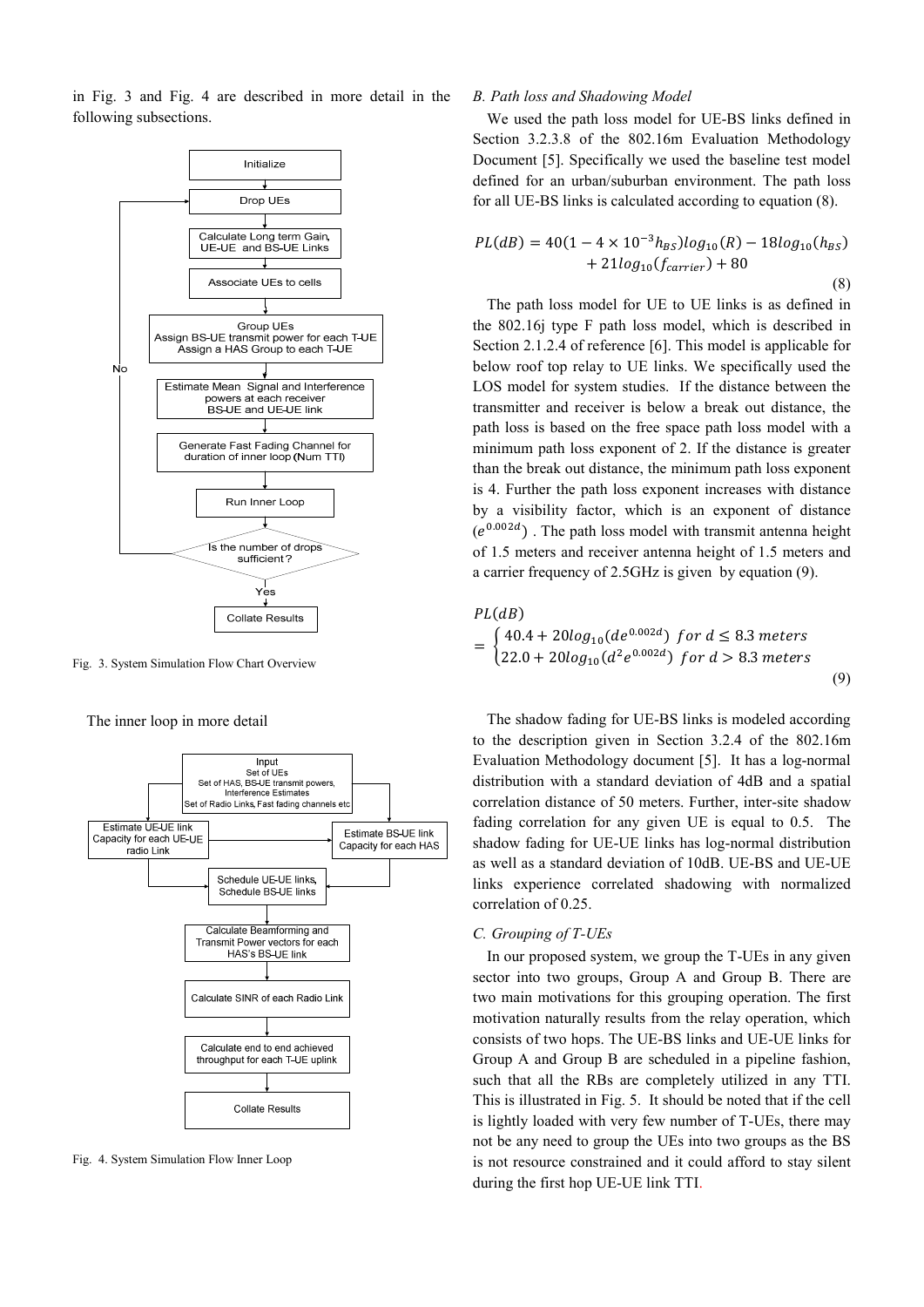|                    | $TTI \rightarrow 1$ | $TTI \rightarrow 2N$ |            | TTI $\rightarrow$ 2N+1 TTI $\rightarrow$ 2N+2 TTI $\rightarrow$ 2N+3 |            | $TTI \rightarrow $ |
|--------------------|---------------------|----------------------|------------|----------------------------------------------------------------------|------------|--------------------|
| <b>UE UE Links</b> | Group A             | Group B              | Group A    | Group B                                                              | Group A    |                    |
| 1 <sub>RB</sub>    | First Hop           | First Hop            | First Hop  | First Hop                                                            | First Hop  |                    |
| <b>BS-UE Links</b> |                     | Group A              | Group B    | Group A                                                              | Group B    | Group B            |
| 9 RBs              |                     | Second Hop I         | Second Hop | Second Hop                                                           | Second Hop | Second Hop         |

Fig. 5. Pipeline Scheduling of T-UE Groups

The second motivation for grouping the T-UEs is to maximize the spatial reuse of the dedicated RB used for all UE-UE communications. If two T-UEs are located close to each other, transmissions from their respective H-UEs are likely to strongly interfere with each other. This motivates the separation of closely located T-UEs into two separate groups. In the system simulator, we used the interference power at T-UEs assuming that all the other T-UEs in its group are transmitting as the metric to minimize while determining the grouping of the T-UEs. T-UEs are grouped into Group A and Group B such that the maximum interference within any group is minimized. We note that this grouping mechanism is not necessarily an optimum solution, however it has been found to be a simple mechanism yielding sufficient spatial separation to maximize spatial spectrum reuse for UE-UE links.

# *D. Helper Active Set Assignment*

After grouping the T-UEs into two separate groups, the next step is to assign a set of H-UEs to make up its HAS. In a practical system, this operation is likely to be performed during the establishment of connections and periodically, e.g., every few hundreds of TTIs. Therefore we use long term channel statistics including the path loss and shadowing to assign H-UEs to each T-UE's HAS.

As described in Section II, only idle UEs associated to the same cell as the T-UE would be considered as helper candidates. As part of the helper assignment process, one requirement is the received power at a candidate H-UE from the T-UE is greater than -95dBm. This roughly corresponds to a range of 110 meters using the path loss formula given in equation (9) assuming that the T-UE transmits at 10dBm. This receive power threshold has been chosen such that shadowing diversity and UE-UE link spatial reuse is maximized while allowing for sufficient protection above the thermal noise.

All idle UEs within the range of a T-UE (received power greater than -95dBm) are its potential candidate H-UEs. The helper assignment process tries to assign the best of the candidate H-UEs to each T-UE's HAS. An estimate of the end to end throughput using either equation (3) or equation (7) depending on the chosen relay mechanism is used to rank the candidate H-UEs. The SNR estimates for the BS-UE links are obtained using the path loss and shadow fading channel matrix, under the assumption that all the T-UE's are transmitting at their respective transmit power. Similar to the grouping mechanism described in Section III-C, we use the total interference power from the T-UEs within the same

group as an estimate of interference power to calculate SNR of each UE-UE link.

Among the candidate H-UE's, each T-UE is assigned the strongest set of H-UEs ranked according to their estimates of the end to end throughput. Further, each T-UE is restricted to a maximum number of H-UEs in its HAS, which is a parameter of the simulator.

### *E. Round Robin Scheduler*

In the system simulator studies we assume an infinite buffer traffic model for each of the T-UEs. Further, all the T-UEs are assigned an equal amount of radio resources for the duration of the simulation run using a round robin scheduler.

In the proposed system, 9 RB's are available for UE-BS links and 1 RB is available for UE-UE links. In each TTI, 9 UE-BS links are simultaneously scheduled. This means that each of the T-UEs is assigned at most 1 RB in each TTI for its BS-UE radio link. All the T-UE to H-UE links are simultaneously scheduled on the single dedicated RB used for UE-UE communications.

In the baseline system model, all of the 10 RBs are available for UE-BS links, therefore 10 UE-BS links are simultaneously scheduled during any TTI.

#### *F. Helper Selection mechanism*

As we discussed in Section II-A and Section II-B, the best transmission path from the T-UE needs to be determined whenever a T-UE is scheduled. The data is transmitted either through a selected H-UE or it is directly transmitted by the T-UE to the BS.

Once again, we use an estimate of the end to end throughput for each of the possible transmission paths using the formulae given in equation (3), equation (7) based on the relay selection mechanism. The SNR estimates for all UE-BS links and UE-UE links include the effect of the Rayleigh fading channel. While both the signal and interference powers can be readily calculated for all UE-UE links, the same cannot be said about all UE-BS links. This is because the interference power on the UE-BS links depends on the selected H-UEs for other T-UEs, which obviously cannot be known until the H-UEs are selected. We solve this chicken and egg problem by using the average received power from other H-UEs within the HAS of other T-UEs as an estimate of the interference on each UE-BS link.

The transmission path with the highest end to end throughput estimate is scheduled for transmission. If a H-UE is selected, a T-UE to H-UE link is scheduled for the current TTI and a H-UE to BS link is scheduled for the next TTI. If a H-UE is not selected, only the T-UE to BS link is scheduled for the current TTI.

#### IV. SIMULATION RESULTS

We evaluate the system level performance of the proposed system with direct UE-UE communication using Monte Carlo methods and compare it with the baseline system